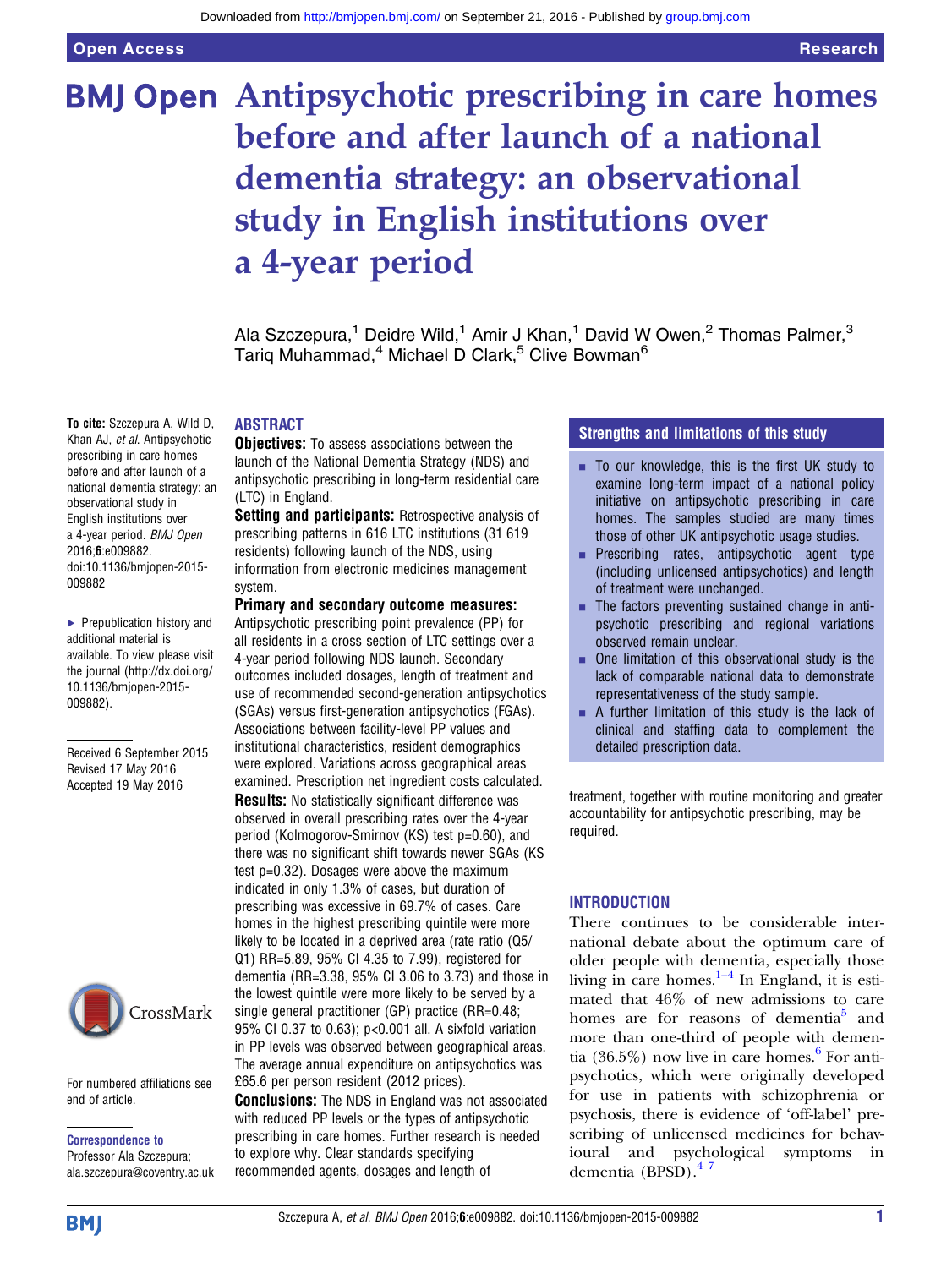#### Open Access

In the 1990s, calls in the USA for control of the use of first-generation antipsychotics (FGA) for BPSD led to the Omnibus Budget Reconciliation Act (OBRA) which introduced regulation stipulating recommended dosages for their use in nursing homes.<sup>[8 9](#page-8-0)</sup> In the UK, thioridazine (trade name Melleril), a commonly used FGA, was banned in 2008 following evidence of cardiac toxicity and limited effectiveness.<sup>[10](#page-8-0)</sup> Prior to its ban, thioridazine was the most commonly prescribed antipsychotic in UK long-term residential care (LTC), accounting for 51–  $74\%$  of prescriptions. $\frac{11 \text{ } 12 \text{ }}{11 \text{ } 12 \text{ }}$  With the introduction of second-generation antipsychotics  $(SGAs),<sup>13</sup>$  $(SGAs),<sup>13</sup>$  $(SGAs),<sup>13</sup>$  concerns continued to be raised in the UK and the USA about their use for BPSD treatment.<sup>[14 15](#page-8-0)</sup> In the USA, no antipsychotic has been approved to date by the Food and Drug Administration for BPSD.[16](#page-8-0) In the UK, the Medicines & Healthcare products Regulatory Agency has licensed only one antipsychotic (risperidone), for short-term BPSD treatment (up to 6 weeks) and for per-sistent aggression.<sup>[17](#page-8-0)</sup> Australia and Canada have similarly only approved risperidone.<sup>[18 19](#page-8-0)</sup> In most countries, therefore, use of other antipsychotics remains unlicensed or off-label. $^{20}$  $^{20}$  $^{20}$  It has recently been argued that widespread off-label prescribing for BPSD requires regulatory inter-vention to safeguard vulnerable older people.<sup>[21](#page-8-0)</sup>

Inappropriate prescribing of antipsychotic medication is recognised as a marker of poor care,  $322$  especially if prescriptions are not regularly reviewed by the prescribing physician.[23](#page-8-0) Although the principle of protecting older people's human rights when they cannot consent to treatment is well developed with respect to the use of physical restraints and deprivation of liberty, it is acknowledged that protection against inappropriate use of 'chemical restraints' is less well developed. $^{24}$  To date, controlled trials have demonstrated limited clinical efficacy for use of antipsychotics in BPSD, with only small effect sizes reported on global behavioural disturbance.[25](#page-8-0) Long-term use of antipsychotic drugs is also associated with increasing concerns about serious adverse effects including mortality[.26](#page-8-0) The European Federation of Neurological Societies task force recommended in 2007 that all antipsychotics be used with caution in elderly patients with dementia, although no specific guidance was provided on dosage or length of treatment.<sup>[27](#page-8-0)</sup>

In 2009, the UK Department of Health commissioned a policy review on antipsychotic use in dementia. The resulting report concluded that usage was unacceptably high and recommended a two-thirds reduction over a period of 3 years as a target. $20$  The UK Royal College of Psychiatrists confirmed that older people could safely be withdrawn from agents like risperidone over a 2–4-week period with no adverse consequences. $^{28}$   $^{29}$  This policy review also stipulated that SGA agents should be prescribed in preference to FGA agents; that the lowest possible effective dose should be prescribed for the shortest period (ideally <12 weeks); and that treatment should be reviewed at least monthly with reduction or cessation

actively considered at each review. $20$  Similar recommendations were incorporated as guidelines in a National Dementia Strategy (NDS) launched in February  $2009.$ <sup>[30 31](#page-9-0)</sup>

In England, the majority of care home residents (60%) are in residential homes typically with no on-site nursing staff.<sup>32</sup> <sup>33</sup> Although general practitioners (GPs) prescribe and are responsible for monitoring medication in care homes, medicines management (ordering, administering) is undertaken by social care staff who may have no formal training in medication practice.<sup>[34](#page-9-0)</sup> In the USA, administration of antipsychotic treatment by untrained staff unaware of safety issues is reported to have been a contributory pressure leading to the OBRA initiative.

In this paper, we report the findings of a large-scale study in England that examines antipsychotic prescribing in nursing and residential homes following the introduction of the NDS. To date, the UK research on medication use in care homes remains limited, $35-37$  $35-37$  with no large-scale studies of antipsychotic prescribing levels generally or long-term impact of the NDS. Our research investigated whether prescribing levels changed over the 4 years following introduction of the NDS guidance; the degree to which recommendations in terms of the types of agents prescribed and the length of treatment have been achieved; and variations in the patterns of prescribing between different institutions and geographical areas.

#### **OBJECTIVES**

- ▸ To assess whether the implementation of the NDS was associated with a decrease in prescribing of antipsychotics in LTC and, where prescribed, a shift towards newer SGAs.
- ▸ To examine differences in prescribing patterns between LTC institutions and different geographical areas, including the agents prescribed, dosages and length of exposure (LOE).
- $\triangleright$  To explore the characteristics of high/low prescribing LTC institutions.
- ▸ To consider the potential use of data on prescribing in UK LTC.

#### **METHODS**

#### Overview and data preparation

Prescription data were provided via a double-barcode electronic medicines management (EMM) system designed for care homes (see online supplementary file 1). This source had previously been used to examine drug administration patterns in care homes (see online supplementary file  $2$ ).<sup>[35](#page-9-0)</sup> Data were downloaded by the company for all care homes with the EMM system for the period 2009–2012, downloaded in two separate anonymised files and merged for analysis. The first contained details of all antipsychotic prescriptions, and the second de-identified resident data and anonymised LTC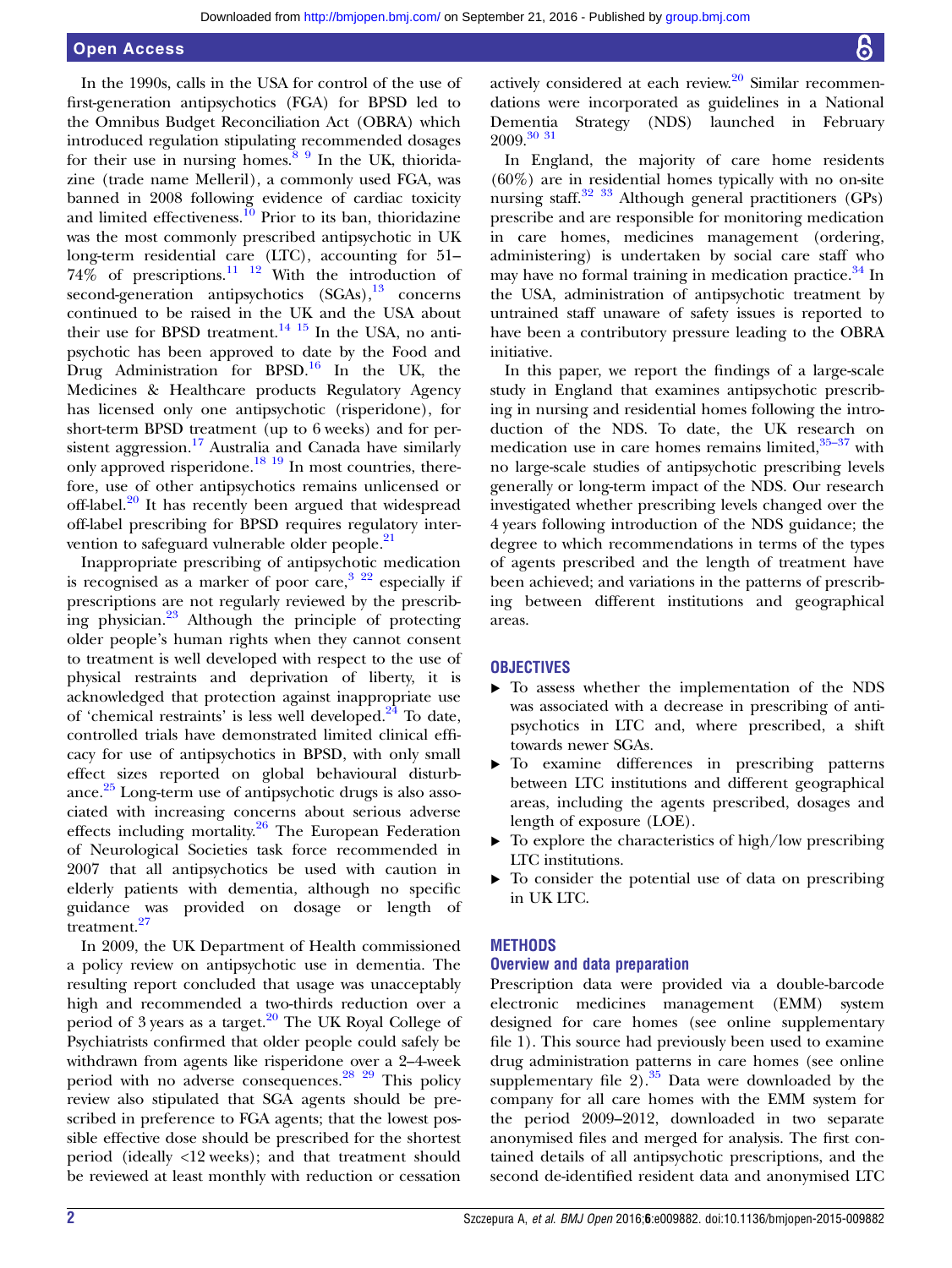characteristics. Data were analysed at two time points: 1 January 2009 (prior to NDS launch) and 31 December 2012 (4 years post-NDS). For each time point, a complete data set was examined to include all residents, there were no exclusions. Because the number of care homes which had implemented the EMM system increased over this period, a data subset was extracted for a cohort of care homes with the EMM system in place throughout the 4-year period (Cohort C). The National Research Ethics Service, National Patient Safety Agency, London W1T 5HD approved this retrospective study, which was designated a service evaluation (reference number 04/02 28 October 2009).

For each prescription, dosage was converted to an equivalent daily dose in milligram; administration format was classified as tablet, liquid or injection; trade names were recoded to a common single British National Formulary (BNF) name.<sup>[38](#page-9-0)</sup> All non-risperidone use was defined as off-label. Care homes were characterised in terms of following: type of institution (eg, nursing, residential home); registration status (eg, registered for 'dementia' or 'old age only'); number of beds; any self-declared specialism (eg, Alzheimer's care); and geographical location.

Dosages were compared with an 'indicative' maximum daily dosage (IDD), predefined for each agent. Three different sources were used in turn, since there is no comprehensive UK guidance on IDD levels for older people. First, if the BNF contained a recommended dose for 'agitation and restlessness' in older people or less specifically for 'elderly patients' this was used as 'best available' evidence. Second, if the US OBRA recommendations specified a maximum dosage, this was used. $8\frac{9}{9}$  Finally, for all other agents the upper dosage reported in a UK survey of hospital specialists in old age psychiatry for dementia was used. $39$  The LOE was estimated by summing repeat antipsychotic prescriptions for each individual resident until the final prescription; due to the time-consuming nature of this process, such analysis was limited to the licensed agent (risperidone).

#### **Measurements**

We calculated the following:

- ▸ Prescribing levels in terms of point prevalence (PP) that is, the percentage of residents prescribed at least one antipsychotic at each time point.
- ▸ For each prescription, the observed daily dosage classified in terms of IDD for that agent. Dosage was categorised as 'recommended' (≤IDD), 'high' (>100– 200% IDD) or 'excessive'  $(>200\%$  IDD). Cases of pro re nata (PRN) or 'as needed' prescribing were recorded separately.
- ▸ LOE values were compared with the recommended 6 weeks<sup>[17](#page-8-0)</sup> and 12 week maximum.<sup>[20](#page-8-0) [30](#page-9-0)</sup> LOE was categorised as 'recommended' (≤6 weeks treatment), 'acceptable' (>6 to <12 weeks) or 'excessive'  $(\geq 12$  weeks).
- ▸ Net ingredient cost of each antipsychotic prescription, excluding any dispensing costs or fees, was estimated using BNF unit prices (accessed 6 December 2012).
- ▸ Primary medical support was categorised in terms of the number of GP practices, serving an LTC facility plus the size of these practices (ie, number of doctors). An additional proxy measure of quality was whether these included a teaching practice.
- ▸ LTC neighbourhoods were classified as 'deprived' or 'non-deprived', with deprived defined as a neighbourhood in the top 10% of Index of Multiple Deprivation scores nationally[.40](#page-9-0)
- ▸ Each LTC was linked to the body responsible for health services in its geographical area (ie, Primary Care Trusts (PCTs) at this time); PCTs were coterminous with local government authorities responsible for provision of LTC social care services.<sup>[41](#page-9-0)</sup>

#### Statistical analysis

A comparative descriptive design was adopted comparing cross-sectional and longitudinal data. Numerical data were summarised using mean and SD or median and range depending on data distribution. Stata (V.12) was used for all analyses.

#### Sample descriptors and prescribing patterns

Prescribing patterns were analysed to include PP levels for all antipsychotics and for FGAs / SGAs separately, dosages in terms of IDD levels and LOE for risperidone. The mean annual expenditure on antipsychotics per resident was estimated by summing the cost of all prescriptions in an LTC setting and dividing by the total number of residents; costs were adjusted to 2012 prices.<sup>[42](#page-9-0)</sup>

#### Trend in prescribing

Cumulative distribution plots of PP values were produced for all antipsychotics and separately for FGA and SGA agents. The two-sample Kolmogorov-Smirnov nonparametric statistical test (KS2-test) was used to compare distributions at baseline and 48 months.<sup>[43](#page-9-0)</sup> Plots for the common subset (Cohort C) were similarly compared.

#### Characteristics of high/low prescribing institutions

Care homes were placed into quintiles based on their baseline PP level; if an organisation was placed in a particular quintile, all residents in that home were placed in the same quintile. Quintiles were compared for categorical variables (ie, resident demographics and care home characteristics). Rate ratios were derived for the fifth quintile divided by the first quintile and 95% CI limits reported using a δ-method SE.

#### Geographical variations

For each PCT area, the mean prescribing level (PP value across all care homes), ratio of SGA:FGA prescriptions and the proportion of off-label (ie, non-risperidone) prescriptions were estimated. For risperidone, the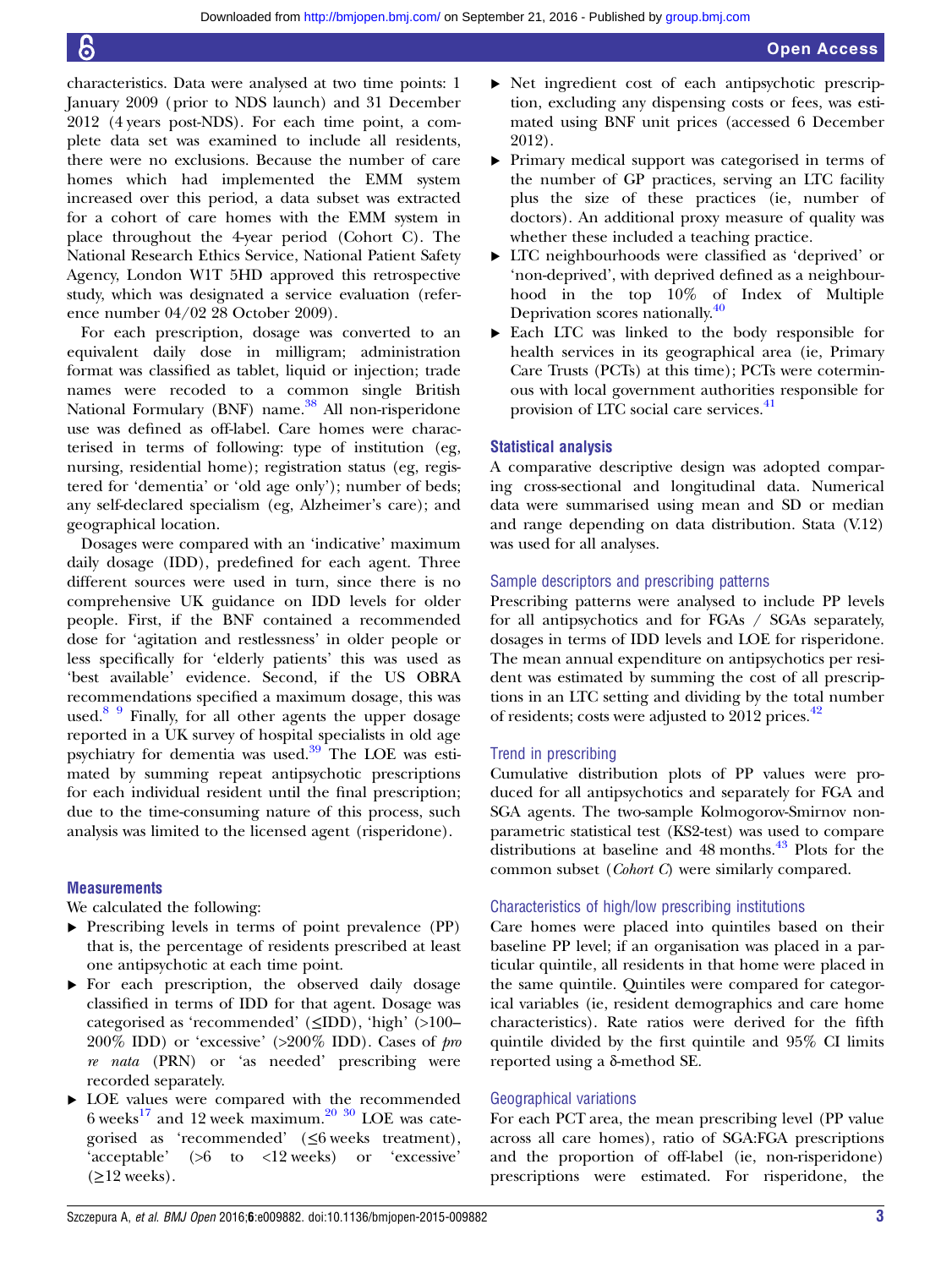proportion of cases in which this was the first-line therapy was calculated, together with PP values for risperidone.

#### RESULTS

#### Sample descriptors

Table 1 shows details of baseline and 48-month samples. The mean age of residents was 83.7 years (baseline) and 78.8 years (48 months), and the majority were female (71.9% vs 68.0%). Cohort C demonstrated a similar age/gender breakdown. At baseline, 55% of care homes operated in a 'multipractice' context (served by  $\geq$ 4 GP practices), with only 13.7% served by a single GP practice; 24% had access to at least one teaching GP practice. Number of GP practices was not related to care home size, so in the multipractice model individual GP practices were caring for 3–13 residents versus 30–41 patients in the single practice model. A total of 48% of care homes were registered for dementia and the remainder for 'old age only'.

#### Pattern of antipsychotic agents prescribed

[Table 2](#page-4-0) provides a detailed breakdown of antipsychotic prescribing over the 48-month period. This shows that mean PP rates did not reduce significantly; 18% at baseline versus 19% at 48 months post-NDS. Further analysis indicates that nursing and residential homes exhibit similar PP rates; 17.3% and 18.6% respectively at baseline, and 21.0% and 19.2% at 48 months. SGAs are the most frequently used agents (68% of all prescriptions), as recommended in the NDS, with no significant differences between nursing and residential homes. Similar patterns are observed in Cohort C. FGA agents are prescribed less often than SGAs, with haloperidol the most commonly used. Although six residents were still prescribed the banned FGA thioridazine at baseline, by 2012 this figure had fallen to zero.

Residents were very rarely (0.7% at baseline and 1.67% at 48 months) prescribed more than one antipsychotic at the same time. Most antipsychotics were administered in tablet form (82%) with 17% as an oral liquid. The average annual expenditure on antipsychotics was £65.6 per person resident (2012 prices). Expenditure was slightly higher in nursing homes  $(E71.0)$  than residential homes  $(E60.4)$ .

The vast majority of treatments at baseline (82%) were above the recommended 6 weeks; at the end of 2012, this figure had risen to  $87.3\%$ , with  $69.7\%$  and  $77.6\%$ . respectively, above 12 weeks. In contrast, dosages were within IDD levels in 98.7% of cases at baseline; PRN prescriptions were extremely rare  $\left(\langle 1\% \right)$ .

#### Trends in prescribing

[Figure 1](#page-4-0) displays cumulative distribution PP plots at baseline and 48 months post-NDS for all care homes (fi[gure 1A](#page-4-0)) and separately for Cohort C (fi[gure 1](#page-4-0)B). No statistically significant decreases were observed for either (KS test p=0.60 and p=0.74, respectively). For SGAs and FGAs separately, a similar analysis indicates no significant shift towards newer SGAs (KS test p=0.32) or away from FGAs (KS test p=0.26).

|                               | <b>Total</b>                        |                                       | <b>Cohort C</b>                     |                                        |
|-------------------------------|-------------------------------------|---------------------------------------|-------------------------------------|----------------------------------------|
| <b>Sample characteristics</b> | <b>Baseline (1</b><br>January 2009) | <b>Month 48 (31</b><br>December 2012) | <b>Baseline (1</b><br>January 2009) | <b>Month 48 (31)</b><br>December 2012) |
| Number of homes               | 211                                 | 616                                   | 166                                 | 166                                    |
| Number of residents           | 8357                                | 31 619                                | 6979                                | 9006                                   |
| Resident demographics         |                                     |                                       |                                     |                                        |
| Women, %                      | 71.9                                | 68.0                                  | 71.9                                | 69.1                                   |
| Age years (mean)              | 83.7                                | 78.8                                  | 83.8                                | 80.1                                   |
| 65-74 years, %                | 8.9                                 | 16.9                                  | 8.8                                 | 14.4                                   |
| 75-84 years, %                | 34.8                                | 44.5                                  | 34.8                                | 45.5                                   |
| 85 years and over, %          | 52.5                                | 30.3                                  | 52.8                                | 34.0                                   |
| Care home characteristics     |                                     |                                       |                                     |                                        |
| Mean size (number of          | 39.6                                | 51.3                                  | 42.0                                | 54.3                                   |
| residents)                    |                                     |                                       |                                     |                                        |
| Median size (IQR)             | 37(18)                              | 46 (30)                               | 39(19)                              | 49 (28)                                |
| Type of home (% all homes)    |                                     |                                       |                                     |                                        |
| Residential home, %           | 47.9                                | 25.8                                  | 48.8                                | 48.2                                   |
| Nursing home, %               | 39.3                                | 23.5                                  | 39.2                                | 34.9                                   |
| Dual registered*, %           | 12.8                                | 50.7                                  | 12.1                                | 16.9                                   |
| Medical support (% all homes) |                                     |                                       |                                     |                                        |
| 1 GP practice, %              | 13.7                                | 11.0                                  | 11.5                                | 8.4                                    |
| 2-3 GP practices, %           | 31.3                                | 29.7                                  | 31.9                                | 29.5                                   |
| 4+ GP practices, %            | 55.0                                | 59.3                                  | 56.6                                | 62.1                                   |

GP, general practitioner.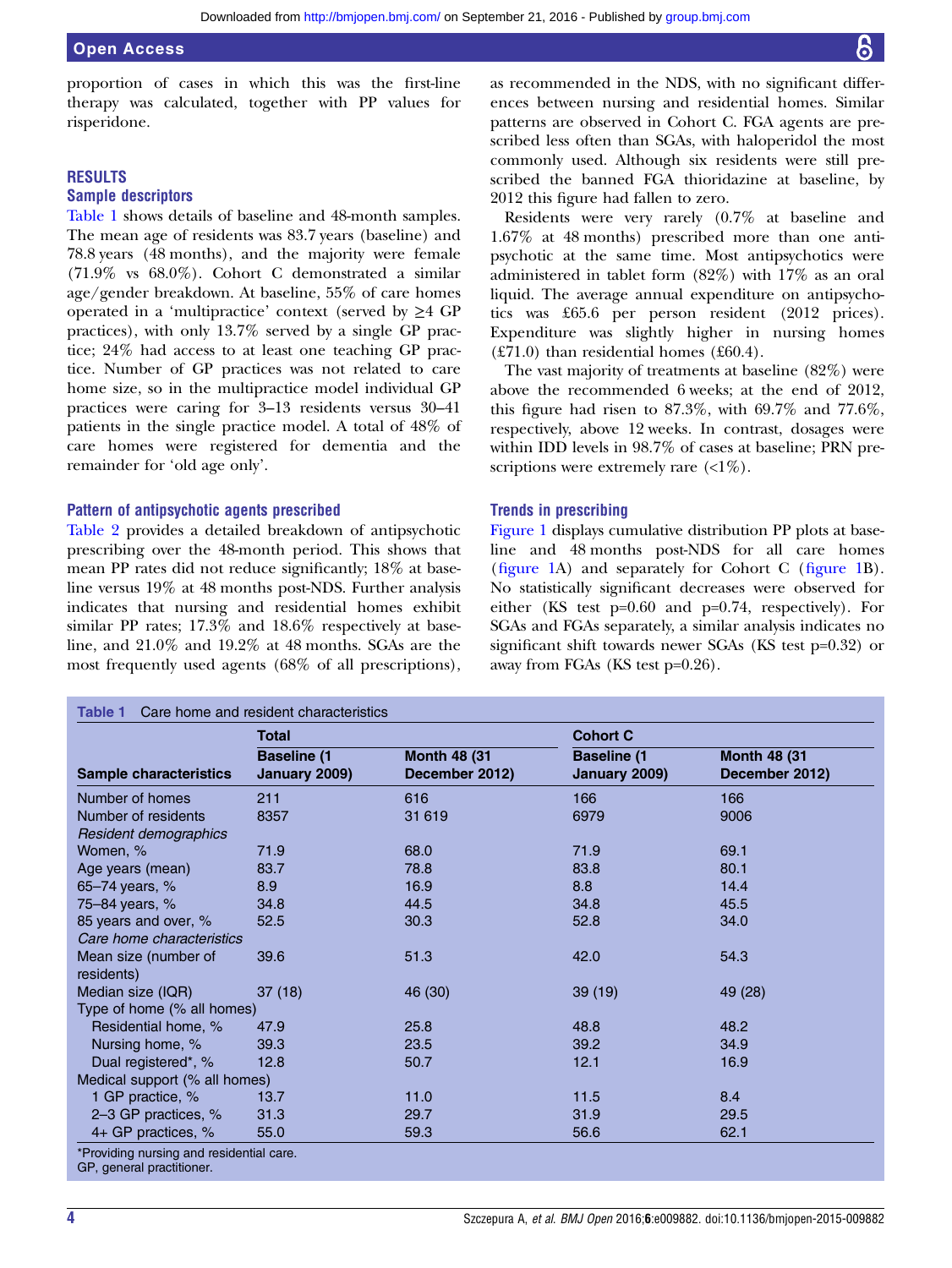<span id="page-4-0"></span>

| Breakdown of antipsychotic prescribing patterns<br>Table 2 |                                     |                                |                                     |                                |  |
|------------------------------------------------------------|-------------------------------------|--------------------------------|-------------------------------------|--------------------------------|--|
|                                                            | <b>Total</b>                        |                                | <b>Cohort C</b>                     |                                |  |
| <b>Prescribing</b>                                         | <b>Baseline (1 January</b><br>2009) | Month 48 (31 December<br>2012) | <b>Baseline (1 January</b><br>2009) | Month 48 (31 December<br>2012) |  |
| PP, %                                                      |                                     |                                |                                     |                                |  |
| All antipsychotics                                         |                                     |                                |                                     |                                |  |
| Mean (SD)                                                  | 18.0 $(\pm 12.0)$                   | 19.0 $(\pm 15.2)$              | 18.3 $(\pm 11.9)$                   | 18.0 $(\pm 12.3)$              |  |
| Median (IQR)                                               | 15.2 (11.8)                         | 15.4 (14.0)                    | 15.3 (11.4)                         | 15.1(12.7)                     |  |
| <b>SGAs</b>                                                |                                     |                                |                                     |                                |  |
| <b>All SGAs</b>                                            | 12.5                                | 14.6                           | 12.8                                | 13.9                           |  |
| Quetiapine                                                 | 5.1                                 | 4.7                            | 4.9                                 | 3.9                            |  |
| Risperidone                                                | 4.0                                 | 5.3                            | 4.2                                 | 6.4                            |  |
| Olanzapine                                                 | 2.1                                 | 3.0                            | 2.3                                 | 2.9                            |  |
| <b>FGAs</b>                                                |                                     |                                |                                     |                                |  |
| All FGAs                                                   | 5.9                                 | 5.4                            | 5.8                                 | 5.2                            |  |
| Haloperidol                                                | 2.5                                 | 3.0                            | 2.3                                 | 2.4                            |  |
| Daily dosage, %*                                           |                                     |                                |                                     |                                |  |
| Recommended                                                | 98.7                                | <b>NA</b>                      | 98.6                                | <b>NA</b>                      |  |
| <b>High</b>                                                | 0.3                                 | <b>NA</b>                      | 0.3                                 | <b>NA</b>                      |  |
| Excessive                                                  | 1.0                                 | <b>NA</b>                      | 1.1                                 | <b>NA</b>                      |  |
| Length of exposure, %+                                     |                                     |                                |                                     |                                |  |
| Recommended                                                | 18.0                                | 12.8                           | 18.2                                | 10.2                           |  |
| Acceptable                                                 | 12.3                                | 9.7                            | 12.2                                | 6.4                            |  |
| Excessive                                                  | 69.7                                | 77.6                           | 69.7                                | 83.5                           |  |

\*Percentage of total prescriptions with following daily dosage: 'recommended' ≤ maximum IDD; 'high' >100–200% IDD; 'excessive' >200% IDD. †Percentage of risperidone prescriptions with following LOE: 'recommended' ≤6 weeks; 'acceptable' >6 to <12 weeks; 'excessive' ≥12 weeks. FGAs, first-generation antipsychotics; IDD, indicative maximum daily dosage; LOE, length of exposure; NA, not applicable; PP, point prevalence; SGAs, second-generation antipsychotics.

#### Characteristics of high/low prescribing institutions

[Table 3](#page-5-0) presents the characteristics of residents and LTC institutions in the highest and lowest prescribing quintiles. In terms of care home characteristics, size and type of institution (nursing or residential) show no clear differences. However, the highest quintile is more likely to include residents in institutions situated in a deprived neighbourhood (rate ratio (Q5/Q1) RR=5.89, 95% CI 4.35 to 7.99), those in homes registered for dementia (RR=3.38, 95% CI 3.06 to 3.73), or residents in homes served by four or more GP practices (RR=1.38; 95% CI 1.30 to 1.46). In terms of resident characteristics, older residents aged 85 years plus were less likely to be in the

upper quintile (RR=0.63, 95% CI 0.58 to 0.68) and younger residents aged 65–74 more likely (RR=1.75, 95% CI 1.41 to 2.17). Those aged 75–84 years have a 95% CI which does not overlap with the other two groups, suggesting they are more likely to be in the upper quintile than those aged 85 plus, but less likely than those aged 65–74. There was a slight gender difference (females RR=0.86, 95% CI 0.82 to 0.90).

#### Geographical variations

[Table 4](#page-6-0) presents PCT-level data for the 26 geographical areas in which care homes are located. PCT areas, arranged in order of decreasing PP rates, demonstrate a sixfold



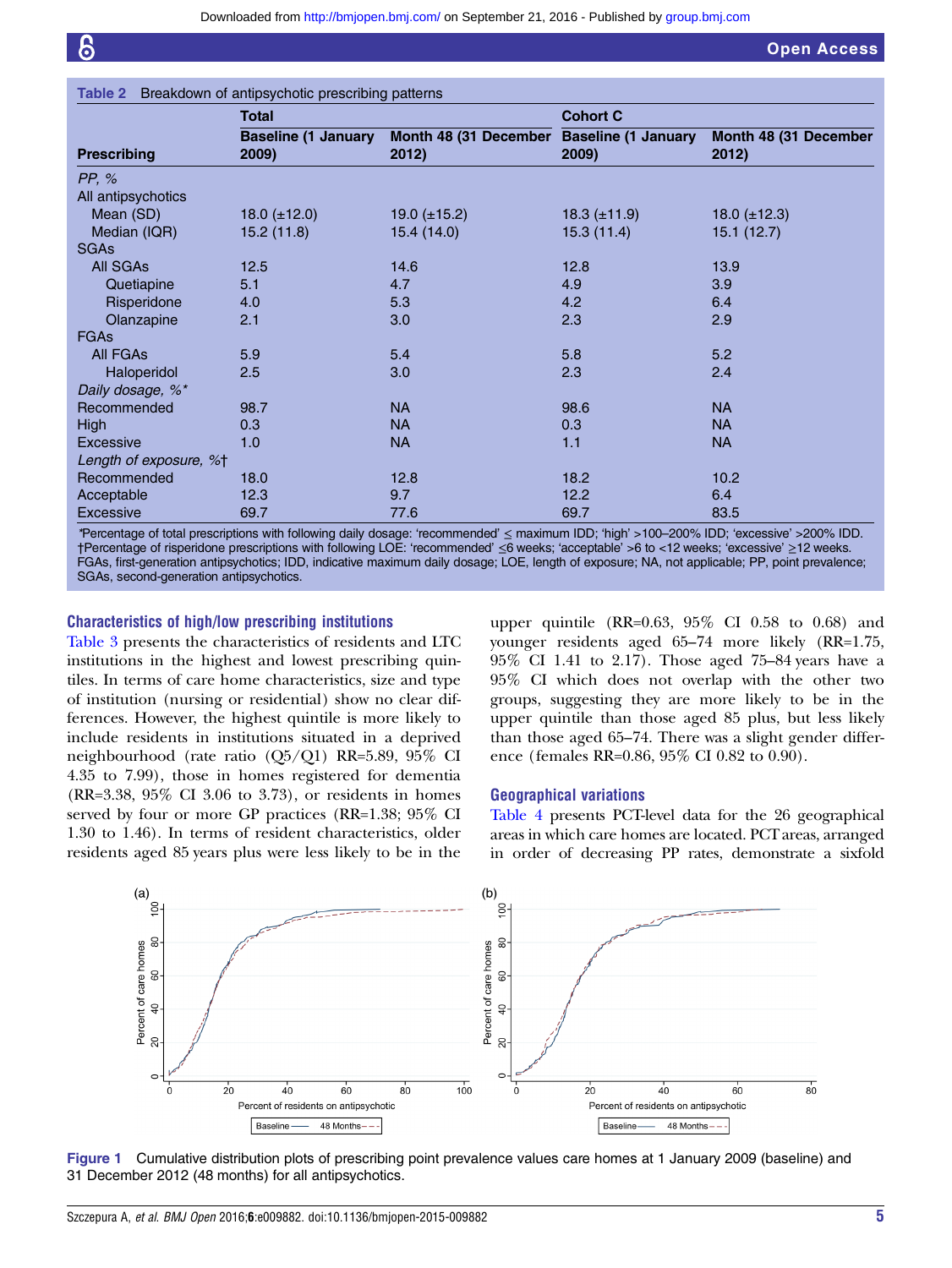## <span id="page-5-0"></span>Open Access

Table 3 Care homes in high and low prescribing quintiles (baseline sample)

|                                             |                         | <b>Quintile</b> |              | <b>RR (95% CI)</b>               |
|---------------------------------------------|-------------------------|-----------------|--------------|----------------------------------|
| Care home characteristics                   | <b>Total population</b> | Q1 (lowest)     | Q5 (highest) | Q5/Q1                            |
| Home type                                   |                         |                 |              |                                  |
| Residential home-n (%)                      | 3703 (44.3)             | 831 (46.3)      | 737 (51.5)   | 1.11 $(1.04 \text{ to } 1.19)$   |
| Nursing home-n (%)                          | 3422 (41.0)             | 682 (38.0)      | 561 (39.2)   | 1.03 $(0.95 \text{ to } 1.13)$   |
| Dual registered-n (%)<br>All                | 1232 (14.7)             | 282 (15.7)      | 133(9.3)     | $0.59$ (0.49 to 0.72)<br>p<0.001 |
| Registered for dementia                     | 3359 (48.0)             | 335(22.3)       | 913 (75.4)   | 3.38 (3.06 to 3.73)              |
| Registered for old age, not dementia<br>All | 3644 (52.0)             | 1168 (77.7)     | 298 (24.6)   | $0.32$ (0.29 to 0.35)<br>p<0.001 |
| Area deprivation                            |                         |                 |              |                                  |
| Deprived neighbourhood-n (%)                | 459(6.1)                | 48(2.9)         | 219(17.1)    | 5.89 (4.35 to 7.99)              |
| Non-deprived neighbourhood-n (%)<br>All     | 7089 (93.9)             | 1598 (97.1)     | 1059 (82.9)  | $0.85$ (0.83 to 0.88)<br>p<0.001 |
| Practices serving home                      |                         |                 |              |                                  |
| 1 GP practice-n (%)                         | 866 (10.4)              | 180 (10.0)      | 68(4.8)      | $0.48$ (0.37 to 0.63)            |
| 2-3 GP practices-n (%)                      | 3011 (36.0)             | 729 (40.6)      | 387(27.0)    | $0.67$ (0.60 to 0.74)            |
| >4 GP practices-n (%)                       | 4480 (53.6)             | 886 (49.4)      | 976 (68.2)   | 1.38 $(1.30 \text{ to } 1.46)$   |
| All                                         |                         |                 |              | p<0.001                          |
| Care home size*                             |                         |                 |              |                                  |
| Small-n $(\%)$                              | 545(6.5)                | 183 (10.2)      | 95(6.6)      | $0.65$ (0.51 to 0.82)            |
| Medium- $n$ $(\%)$                          | 2887 (34.6)             | 554 (30.9)      | 643(44.9)    | 1.45 $(1.33 \text{ to } 1.59)$   |
| Large-n (%)<br>All                          | 4925 (58.9)             | 1058 (58.9)     | 693(48.5)    | 0.82 (0.77 to 0.88)<br>p<0.001   |
| Age/gender of residents                     | 8357                    | 1795            | 1431         |                                  |
| Women-n (%)                                 | 6011 (71.8)             | 1343 (74.8)     | 922(64.4)    | 0.86 (0.82 to 0.90)              |
| Age 65-74-n (%)                             | 744 (8.9)               | 129(7.2)        | 181 (12.6)   | 1.75 $(1.41 \text{ to } 2.17)$   |
| Age 75-84-n (%)                             | 2911 (34.8)             | 554 (30.9)      | 564 (39.4)   | 1.28 $(1.16 \text{ to } 1.40)$   |
| Age >85-n (%)<br>All                        | 4392 (52.5)             | 1071 (59.7)     | 536 (37.5)   | $0.63$ (0.58 to 0.68)<br>p<0.001 |

p Values in the RR column are from Pearson's  $\chi^2$  test of associated between the characteristic variable and the first and fifth quintile indicator. \*Small ≤24 residents; medium 25–39 residents; large ≥40 residents.

GP, general practitioner; NA, not applicable; RR, Rate ratio.

variation in prescribing level between 5.7% and 37.5% (overall mean 17.6%). The proportion of prescriptions for SGAs similarly shows an eightfold difference, ranging between 11.1% and 89.5% (mean 62.9%), with SGA use unrelated to overall PP value. Rates of off-label (nonrisperidone) prescribing vary between 5.4% and 31.3% (mean 13.9%). For risperidone, an overall PP value of 3.7% masks large geographical differences (range 0– 6.2%). Detailed analysis of risperidone prescriptions also indicates that, although this was the first-line treatment in 75.2% of cases when prescribed, this figure varies between 0% and 100% in individual PCTs as shown in the final column.

## **DISCUSSION**

This study has used data on many more care home residents than any similar UK study. This shows that reductions in the prescribing of antipsychotics driven by the NDS have not been sustained in care homes. Furthermore, we demonstrate that contrary to guidance, older antipsychotic agents are still being used extensively rather than safer SGAs. We observed that most residents

were prescribed antipsychotics within acceptable dosages; however, in the majority of cases, length of treatment was excessive. These results differ from an analysis of UK GP practice records over 16 years which identified a fall in levels of prescribing of antipsychotics at the point when dementia is first recorded, from 19.9% in 1995 to 7.4% in 2011[.44](#page-9-0) A recent study in England found that the launch of the NDS was linked to an increase in diagnosis rates and prescriptions for antidementia medications from  $2006/2007$  to  $2011/2012$ .<sup>[45](#page-9-0)</sup> A trend towards earlier diagnosis may explain the fall in antipsychotic prescribing reported in 2011 in the first study.<sup>[44](#page-9-0)</sup> Neither study provided separate figures for care homes. In the USA, differences in prescribing rates in nursing homes before and after the introduction of OBRA have been reported.<sup>[46](#page-9-0)</sup>

English studies of antipsychotic prescribing levels in care homes are limited, usually based on small samples (<1000 people), typically undertaken in a single geographical area. $20$  Even so, similar rates to those found in our study have been reported; 17.8% for residential and 21.9% for nursing homes in a single-region study,  $4720\%$ for a single-city study in 65 care homes<sup>[4](#page-8-0)</sup> and 24.5% in a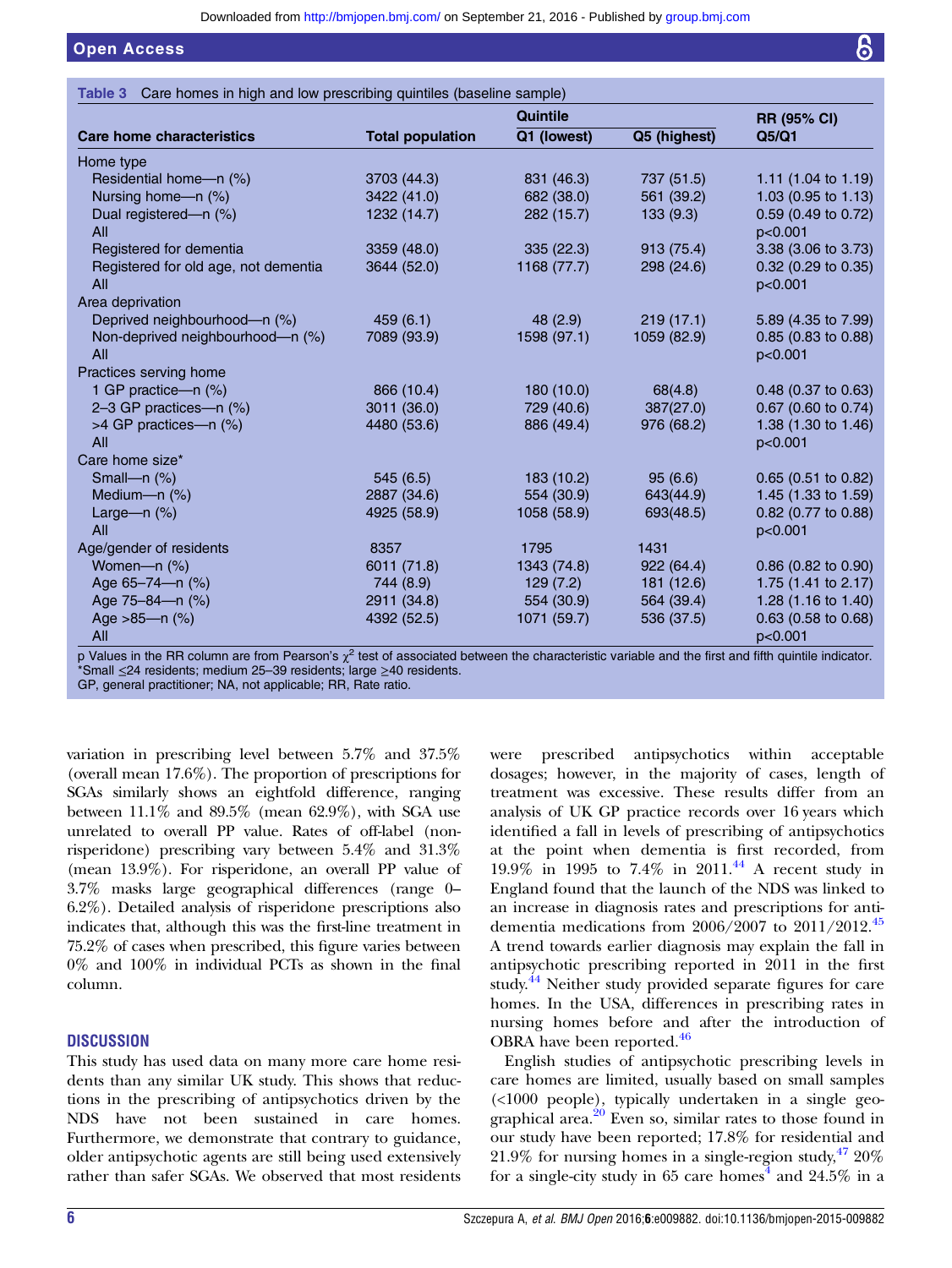<span id="page-6-0"></span>

| Prescribing patterns by geographical area (baseline sample) | Table 4 |  |  |  |
|-------------------------------------------------------------|---------|--|--|--|
|-------------------------------------------------------------|---------|--|--|--|

| <b>Prescribing patterns</b>        |                                     |                                                      |                                     |                                                  |  |
|------------------------------------|-------------------------------------|------------------------------------------------------|-------------------------------------|--------------------------------------------------|--|
| <b>Antipsychotic prescriptions</b> |                                     |                                                      | <b>Risperidone</b><br>prescriptions |                                                  |  |
| <b>Point</b>                       | <b>Proportion</b><br>SGA agents (%) | <b>Point prevalence</b><br>off-label prescribing (%) | <b>Point</b><br>prevalence (%)      | Percentage which are<br>first-line prescriptions |  |
| 37.5                               | 11.1                                | 31.3                                                 | 6.2                                 | 0                                                |  |
| 24.8                               | 49.4                                | 22.7                                                 | 2.1                                 | 83.3                                             |  |
| 24.3                               | 33.3                                | 21.6                                                 | 2.7                                 | 100.0                                            |  |
| 24.1                               | 89.4                                | 20.0                                                 | 4.1                                 | 81.8                                             |  |
| 23.5                               | 67.8                                | 21.0                                                 | 2.5                                 | 90.0                                             |  |
| 22.0                               | 66.7                                | 16.0                                                 | 6.0                                 | 100.0                                            |  |
| 20.9                               | 60.6                                | 19.2                                                 | 1.7                                 | 87.5                                             |  |
| 20.6                               | 37.7                                | 18.2                                                 | 2.4                                 | 83.3                                             |  |
| 19.9                               | 70.0                                | 13.8                                                 | 6.1                                 | 78.8                                             |  |
| 19.2                               | 19.0                                | 18.7                                                 | 0.5                                 | 100.0                                            |  |
| 17.6                               | 60.5                                | 12.4                                                 | 5.2                                 | 63.2                                             |  |
| 17.5                               | 54.5                                | 17.5                                                 | $\overline{0}$                      | <b>NA</b>                                        |  |
| 17.3                               | 78.6                                | 15.9                                                 | 1.4                                 | 100.0                                            |  |
| 17.0                               | 39.4                                | 13.4                                                 | 3.6                                 | 57.7                                             |  |
| 15.6                               | 68.2                                | 13.4                                                 | 2.2                                 | 50.0                                             |  |
| 15.5                               | 76.9                                | 14.5                                                 | 1.0                                 | 100.0                                            |  |
| 15.1                               | 75.7                                | 10.2                                                 | 4.9                                 | 81.2                                             |  |
| 15.1                               | 60.0                                | 15.1                                                 | $\overline{0}$                      | <b>NA</b>                                        |  |
| 14.3                               | 89.5                                | 13.4                                                 | 0.9                                 | $\overline{0}$                                   |  |
| 14.1                               | 74.1                                | 13.4                                                 | 0.7                                 | 100.0                                            |  |
| 13.4                               | 69.4                                | 11.3                                                 | 2.1                                 | 100.0                                            |  |
| 13.2                               | 25.0                                | 10.6                                                 | 2.6                                 | 0                                                |  |
| 11.8                               | 29.6                                | 10.5                                                 | 1.3                                 | $\mathbf 0$                                      |  |
| 10.8                               | 85.7                                | 5.4                                                  | 5.4                                 | 100.0                                            |  |
| 8.7                                | 80.0                                | 7.5                                                  | 1.2                                 | 100.0                                            |  |
| 5.7                                | 66.7                                | 5.7                                                  | 0                                   | <b>NA</b>                                        |  |
| 17.6                               | 62.9                                | 13.9                                                 | 3.7                                 | 75.2                                             |  |
|                                    |                                     | prevalence all (%)                                   |                                     |                                                  |  |

single-region study among 934 residents.<sup>[12](#page-8-0)</sup> Elsewhere, it has been suggested that up to 27% of UK care home residents may be receiving antipsychotics.<sup>[48](#page-9-0)</sup> More recently, a survey of care home managers in the East of England identified a rate of 12%; this was self-reported by 299/737 managers, so response bias cannot be ruled out.[49](#page-9-0) Internationally, US rates appear to be slightly higher, although studies are limited to nursing homes. $50$ Rates of  $27.6\%$  in 2000–2001,<sup>[2 3](#page-8-0)</sup> 8% in 2005<sup>[3](#page-8-0)</sup> and 25% in  $2011<sup>51</sup>$  $2011<sup>51</sup>$  $2011<sup>51</sup>$  have been reported for large-scale population samples. In contrast to these US figures, which are based on 2–3 million Medicare beneficiaries, smaller scale studies in other parts of the world generally report higher levels of antipsychotic use. $46$  Reported rates in 2005–2006 include 30.3% and 36.9% in two Canadian LTC facilities,  $52$  25.1% in 40 Australian nursing homes<sup>[18](#page-8-0)</sup> and  $39-42\%$  in 41 institutions in Finland.<sup>[53](#page-9-0)</sup> The rates observed in our study are therefore comparatively low.

Although we found no decrease in overall prescribing levels, it is also important to consider why we observed no shift towards SGAs, why off-label prescribing remained high and why length of treatment continued to exceed the recommended 6–12 weeks (although

dosages were within an acceptable range). A comparable 2005 analysis of data for US nursing home residents found 73.5% were receiving SGAs, 13.4% FGAs and  $13.04\%$  $13.04\%$  $13.04\%$  both.<sup>3</sup> In our study, the proportion of SGAs was similar at 69%, but <2% residents were prescribed more than one agent. In Australia, a much lower level (40%) of SGA use has been reported in a cohort study of 2005 residents.<sup>[54](#page-9-0)</sup> In our baseline cohort, the most commonly prescribed SGAs were quetiapine, risperidone and olanzapine. This is similar to self-reported preferences in a survey of UK hospital specialists in old age psychiatry.<sup>[39](#page-9-0)</sup> In terms of dosage levels, there is no other recent UK evidence available. However, a US study found that 17.2% of 1096 nursing home residents were prescribed antipsychotic doses (excluding PRN) that exceeded maximum levels.<sup>3</sup> Our study indicates a lower level of 1.3% in England. Our findings also confirm that offlabel prescribing continues to be a problem. In March 2012, the US Centers for Medicare and Medicaid Services launched a quality initiative that recommended a 15% decrease in off-label prescribing of unlicensed antipsychotics in nursing homes over  $9$  months.<sup>[55](#page-9-0)</sup> No similar quality initiative has been launched in the UK.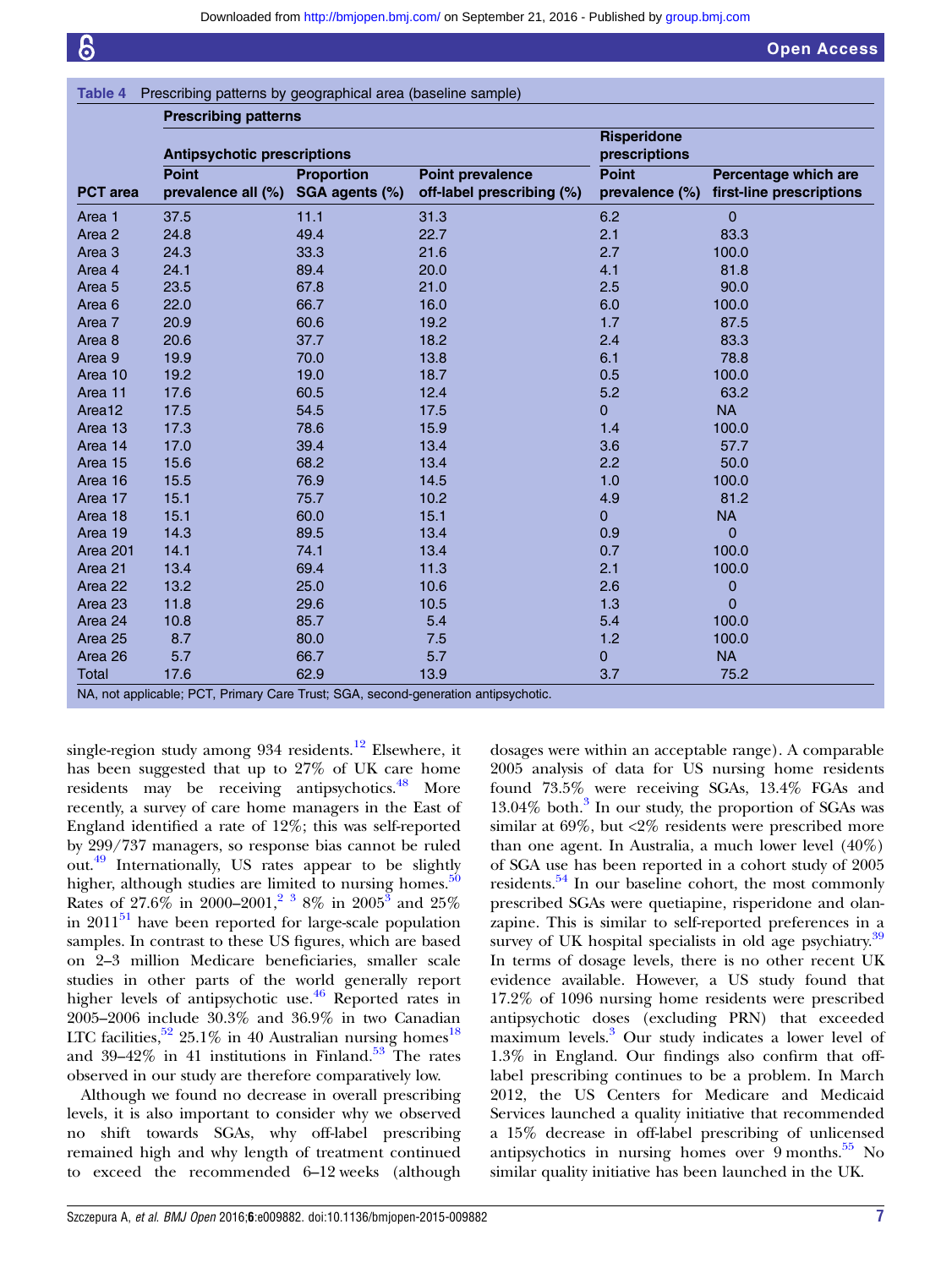#### Open Access

The key drivers influencing excessive treatment length are unclear. No data are published on who initiates antipsychotic treatment in LTC in England (eg, hospital clinicians or GPs), although there is research on continuation of treatment. A study in one UK region found that 79% of residents in 10 care homes who were prescribed risperidone or olanzapine were under GP-only care, and monitored only infrequently.<sup>13</sup> Similarly, a study of 65 English care homes identified infrequent monitoring with only 25% of residents who were prescribed an antipsychotic receiving a medication review by their GP in the preceding 12 months[.4](#page-8-0) More recently, a British Geriatrics Society Inquiry found that continuation of therapy is largely managed by GPs, with evidence that they may fail to undertake regular reviews as recommended. $56$  The excessive treatment length observed in our cohort may therefore be associated with a lack of regular review by GPs or community pharmacists. An added reason offered for continuation of antipsychotic treatment in care homes is to reduce distress of staff.<sup>57</sup> <sup>58</sup> Against this, there is evidence of wide variability in distress among care staff exposed to the same resident behaviour, and poor agreement among senior staff about which of their residents present with challenging behaviour[.59](#page-9-0) In fact, research from Denmark indicates that behavioural problems are a determinant for the use of antipsychotics, irrespective of the resident's diagnosis. $\frac{60}{2}$  $\frac{60}{2}$  $\frac{60}{2}$ 

The large variations we observed in antipsychotic use between care homes may be due to various factors such as clinical need, staffing levels or broader organisational factors such as leadership and investment in staff devel-opment.<sup>[61](#page-9-0)</sup> Although we found residents in care homes registered for dementia were over-represented in our highest prescribing quintile indicating a link with clinical need, other factors appeared to have a greater impact. Since we lacked clinical data to complement the detailed prescription data, these could not be explored further. However, researchers elsewhere have identified that clinical need does not appear to be a key driver influencing prescribing rates. A Canadian study which recorded a threefold variation among 485 nursing homes found that residents were prescribed antipsycho-tics irrespective of clinical indication.<sup>[62](#page-9-0)</sup> Similarly, for 16 586 newly admitted nursing home residents, a US study reported that someone entering a home which exhibits the highest prescribing rate is 1.37 times more likely to receive antipsychotics, after adjusting for potential clinical indications, than someone admitted to the lowest prescribing facilities.<sup>[2](#page-8-0)</sup>

'Prescribing culture' has therefore been suggested as an important factor influencing antipsychotic use in nursing home.<sup>[2](#page-8-0) [63](#page-9-0)–66</sup> In our study, although we could not measure prescribing culture, residents in homes served by a single GP practice were more likely to be in the lowest prescribing quintile, compared with LTC settings with more complex multipractice medical support. Treatment culture may be influenced by a more consistent message provided by one practice, with requests to continue use of antipsychotics addressed more

appropriately. In the multipractice context, where up to 21 GP practices served a single care home, the lack of consistent messages may emerge, especially important in residential homes where medication is managed by nonclinical social care staff that may require more consistent advice and support.<sup>34</sup>

Interestingly, our findings also indicate that residents in care homes located in deprived neighbourhoods are significantly over-represented in the highest prescribing quintile. Although there is no other similar UK research, a US study of 17 000 care homes has identified that compared with 'not-for-profit' or government-owned homes, residents in 'for-profit' nursing homes are more likely to be prescribed antipsychotics; this finding was explained by lower nurse staffing levels.<sup>67</sup> Evidence on a direct relationship between staffing levels and antipsychotic use is currently lacking.<sup>68</sup> However, a measurable and sustained reduction in nursing staff burden has been reported in a doubleblind, placebo-controlled randomised controlled trial (RCT) of risperidone treatment in 279 older nursing home residents with dementia. $69$  A more recent RCT has found that medication also reduces informal carer time by half but is not cost-effective compared with placebo when examining the primary clinical outcome of change in depressive symptoms.<sup>[70](#page-9-0)</sup> Although we did not have staffing details in our study, six homes in the sample were identified by the Care Quality Commission (CQC) as having inadequate staffing levels, $71$  and all were located in deprived neighbourhoods. Placing this in context, the mean annual expenditure on antipsychotics we observed was £65.60 per resident. This is  $\langle 1\% \rangle$  of the annual cost of a UK residential home place for a person with dementia  $(\text{\pounds}32 \text{ 241})$ .<sup>72</sup>

Finally, very few studies have examined geographical variations in prescribing in LTC. A recent survey of US nursing homes identified a threefold geographical difference, with lower antipsychotic prescribing levels in Hawaii (12.4%) than in Louisiana (33.5%); this was based on self-reported rates so response bias cannot be excluded. $51$  Our study identified even larger geographical differences in off-label prescribing and similar variations in whether the licensed agent was prescribed as first-line therapy. There is no evident reason for this.

The current study presents data from a larger sample of care homes than other UK studies to date, but there are a number of limitations. First, a lack of data on care home characteristics, at a national-level, means that it is not possible to demonstrate representativeness of the sample. Because these care homes were early adopters of the EMM innovation, it could be argued that they might also be high performers in terms of resident care, leaving little room for improvement in antipsychotic prescribing levels. However, the large range we observed in antipsychotic use between care homes, and in the types of antipsychotics prescribed and lengths of treatment, would seem to contradict this hypothesis. A further limitation was the absence of electronic health records in the facilities studied, to complement the comprehensive electronic prescription data and identify all residents with a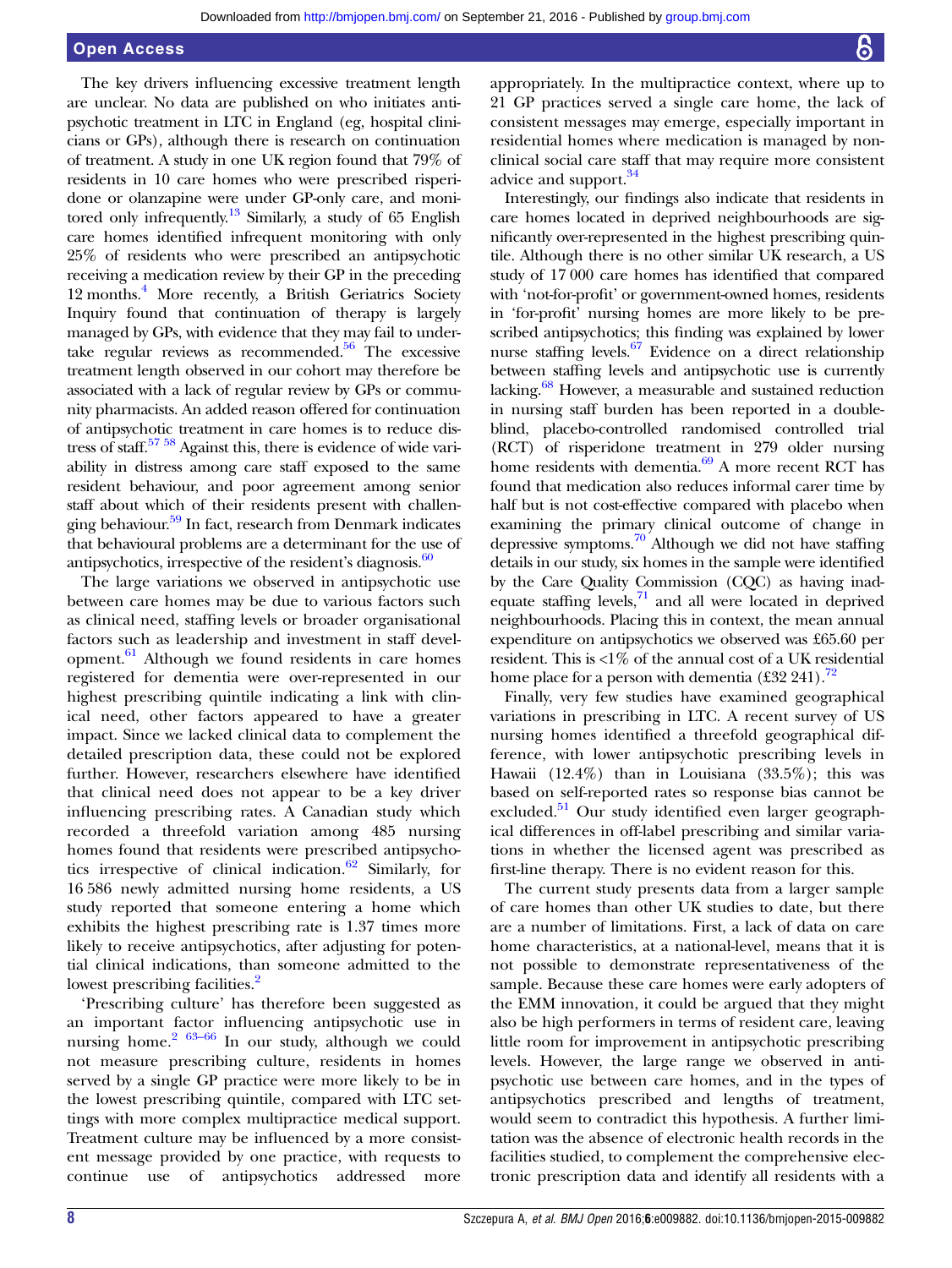<span id="page-8-0"></span>diagnosis of dementia. However, the majority of people with dementia in the UK did not have a formal diagnosis during this period, $20$  so it would have been difficult to identify such residents confidently using routine data.<sup>17</sup> The UK is not unusual, and barriers to the introduction of electronic health records in long-term care facilities are recognised internationally.<sup>[73](#page-9-0)</sup> Unlike the Barber et  $a^{36}$  $a^{36}$  $a^{36}$ study, a lack of clinical data precluded the use of approaches, such as multilevel modelling, to examine patient-level data (see online supplementary file 2). Finally, although there is a possibility that the NDS may have had an impact on antipsychotic use in care homes at the time of its launch with central support, our data clearly indicate that this was not sustained over time.

#### Policy and research implications

The NDS was not associated with sustained change in the use of antipsychotics in people resident in care homes. The economic burden of dementia in the UK is estimated to be £4 billion per year, more than cancer, heart disease and stroke combined. $74$  Further strategies may be required to achieve control and reduce the inappropriate use of antipsychotics in care homes.<sup>[75](#page-9-0)</sup> As a first step, standards specifying recommended agents, dosages and length of treatment would be helpful. Second, consideration should be given to routine reporting of patterns of prescribing for care home residents that are subject to regulatory scrutiny; the NDS did not include long-term monitoring mechanisms let alone enforcement mechanisms. Antipsychotic prescribing patterns in UK care homes are not open to public scrutiny nor routinely reported by regulatory inspection. Finally, research is needed to explore why prescribing appears to have been unaffected by the NDS.

#### Author affiliations

<sup>1</sup> Faculty of Health and Life Sciences, Coventry University, Coventry, UK

<sup>2</sup>Institute for Employment Research, University of Warwick, Coventry, UK <sup>3</sup>Department Mathematics & Statistics, Lancaster University, Lancaster, UK 4 Invatech Health Ltd, Bristol, UK

<sup>5</sup>Norwich Medical School, University of East Anglia, UK

<sup>6</sup>School of Health Sciences, City University London, London, UK

Acknowledgements The data within this study were provided with the courtesy of Invatech Health which licences the Proactive Care System (PCS).

Contributors AS and DW conceived the idea for the study. TM found and imported the relevant data. AS, AK, DO and TP completed the analyses. AS, DW and CB wrote the first draft of the manuscript, and AS is the guarantor. All authors contributed to and agreed the final version.

Funding This project was supported by an unrestricted grant from Bupa.

Competing interests None declared.

Provenance and peer review Not commissioned; externally peer reviewed.

Data sharing statement Additional data may be available on request from the corresponding author.

Open Access This is an Open Access article distributed in accordance with the Creative Commons Attribution Non Commercial (CC BY-NC 4.0) license, which permits others to distribute, remix, adapt, build upon this work noncommercially, and license their derivative works on different terms, provided the original work is properly cited and the use is non-commercial. See: [http://](http://creativecommons.org/licenses/by-nc/4.0/) [creativecommons.org/licenses/by-nc/4.0/](http://creativecommons.org/licenses/by-nc/4.0/)

#### **REFERENCES**

1. McCleery J. Fox R. Antipsychotic prescribing in nursing homes. **[BMJ](http://dx.doi.org/10.1136/bmj.e1093)** 2012;344:e1093.

Open Access

- 2. Chen Y, Briesacher BA, Field TS, et al. Unexplained variation across US nursing homes in antipsychotic prescribing rates. [Arch Intern](http://dx.doi.org/10.1001/archinternmed.2009.469) [Med](http://dx.doi.org/10.1001/archinternmed.2009.469) 2010;170:89-95.
- 3. Briesacher BA, Limcangco MR, Simoni-Wastila L, et al. The quality of antipsychotic drug prescribing in nursing homes. [Arch Intern Med](http://dx.doi.org/10.1001/archinte.165.11.1280) 2005;165:1280–5.
- 4. Alldred DP, Perry DR, Bowie P, et al. Antipsychotic prescribing patterns in care homes and relationship with dementia. [Psychiatric](http://dx.doi.org/10.1192/pb.bp.106.012880) [Bulletin](http://dx.doi.org/10.1192/pb.bp.106.012880) 2007;31:329–32.
- 5. Centre for Policy on Ageing. A profile of residents in Bupa care homes: results from the 2012 Bupa census. London: Centre for Policy on Ageing, 2012.
- 6. Alzheimer's Society. About Dementia. 2012.<http://alzheimers.org.uk> 7. Buck JA. Psychotropic drug practice in nursing homes. [J Am Geriatr](http://dx.doi.org/10.1111/j.1532-5415.1988.tb02379.x) [Soc](http://dx.doi.org/10.1111/j.1532-5415.1988.tb02379.x) 1988;36:409–18.
- 8. Hawes C, Mor V, Phillips CD, et al. The OBRA-87 nursing home regulations and implementation of the Resident Assessment Instrument: effects on process quality. [J Am Geriatr Soc](http://dx.doi.org/10.1111/j.1532-5415.1997.tb02970.x) 1997;45:977–85.
- 9. Hughes CM, Lapane KL. Administrative initiatives for reducing inappropriate prescribing of psychotropic drugs in nursing homes: how successful have they been? [Drugs Aging](http://dx.doi.org/10.2165/00002512-200522040-00006) 2005;22:339–51.
- 10. Kirchner V, Kelly CA, Harvey RJ. [Thioridazine for dementia](http://dx.doi.org/10.1002/14651858.CD000464). [Cochrane Database Syst Rev](http://dx.doi.org/10.1002/14651858.CD000464) 2001(4):CD000464.
- 11. McGrath AM, Jackson GA. Survey of neuroleptic prescribing in residents of nursing homes in Glasgow. **[BMJ](http://dx.doi.org/10.1136/bmj.312.7031.611) 1996**;312:611-2.
- 12. Oborne CA, Hooper R, Li KC, et al. An indicator of appropriate neuroleptic prescribing in nursing homes. [Age Ageing](http://dx.doi.org/10.1093/ageing/31.6.435) 2002;31:435–9.
- 13. Malone D, Bradley P, Lindesay J. Olanzapine and risperidone prescriptions for people with dementia in care. Psychiatrist 2007;31:459–62.
- 14. Lenzer J. FDA warns about using antipsychotic drugs for dementia. [BMJ](http://dx.doi.org/10.1136/bmj.330.7497.922-c) 2005;330:922.
- 15. Committee on the Safety of Medicines. Atypical Antipsychotics and Stroke. London: Medicines and Healthcare products Regulatory Agency, 2004.
- 16. US Food and Drug Adminstration (FDA). Appendix A. Tables of FDA-Approved Indications for First- and Second-Generation Antipsychotics. 2012.<http://www.ncbi.nlm.nih.gov/books/NBK84656/>.
- 17. National Institute for Health and Clinical Excellence. Dementia: supporting people with dementia and their carers in health and social care (CG42). 2006.<http://www.nice.org.uk/CG42>
- Snowdon J, Day S, Baker W. Why and how antipsychotic drugs are used in 40 Sydney nursing homes. [Int J Geriatr Psychiatry](http://dx.doi.org/10.1002/gps.1407) 2005;20:1146–52.
- 19. Rochon PA, Anderson GM. Prescribing optimal drug therapy for older people: sending the right message: comment on "impact of FDA black box advisory on antipsychotic medication use". [Arch](http://dx.doi.org/10.1001/archinternmed.2009.473) [Intern Med](http://dx.doi.org/10.1001/archinternmed.2009.473) 2010;170:103–6.
- 20. Banerjee S. The use of antipsychotic medication for people with dementia: Time for action. 2009. [http://webarchive.nationalarchives.](http://webarchive.nationalarchives.gov.uk/20130107105354/http:/www.dh.gov.uk/en/Publicationsandstatistics/Publications/PublicationsPolicyAndGuidance/DH_108303) [gov.uk/20130107105354/http:/www.dh.gov.uk/en/](http://webarchive.nationalarchives.gov.uk/20130107105354/http:/www.dh.gov.uk/en/Publicationsandstatistics/Publications/PublicationsPolicyAndGuidance/DH_108303) [Publicationsandstatistics/Publications/](http://webarchive.nationalarchives.gov.uk/20130107105354/http:/www.dh.gov.uk/en/Publicationsandstatistics/Publications/PublicationsPolicyAndGuidance/DH_108303) [PublicationsPolicyAndGuidance/DH\\_108303](http://webarchive.nationalarchives.gov.uk/20130107105354/http:/www.dh.gov.uk/en/Publicationsandstatistics/Publications/PublicationsPolicyAndGuidance/DH_108303)
- 21. Harding R, Peel E. 'He was like a zombie': off-label prescription of antipsychotic drugs in dementia. [Med Law Rev](http://dx.doi.org/10.1093/medlaw/fws029) 2013;21:243-77.
- Beers M, Avorn J, Soumerai SB, et al. Psychoactive medication use in intermediate-care facility residents. [JAMA](http://dx.doi.org/10.1001/jama.1988.03410200072028) 1988;260:3016–20.
- 23. The Health Foundation, The Royal College of General Practitioners, The Royal College of Physicians, et al. Improving medication safety for people in care homes. 2011. [http://www.health.org.uk/publication/](http://www.health.org.uk/publication/making-care-safer) [making-care-safer](http://www.health.org.uk/publication/making-care-safer)
- 24. Care Quality Commission. Monitoring the use of the Mental Capacity Act Deprivation of Liberty Safeguards in 2012/13. 2014.
- 25. Schneider LS, Dagerman K, Insel PS. Efficacy and adverse effects of atypical antipsychotics for dementia: meta-analysis of randomized, placebo-controlled trials. [Am J Geriatr Psychiatry](http://dx.doi.org/10.1097/01.JGP.0000200589.01396.6d) 2006;14:191–210.
- 26. Ballard C, Day S, Sharp S, et al. Neuropsychiatric symptoms in dementia: importance and treatment considerations. [Int Rev](http://dx.doi.org/10.1080/09540260802099968) [Psychiatry](http://dx.doi.org/10.1080/09540260802099968) 2008;20:396–404.
- 27. Waldemar G, Dubois B, Emre M, et al. Recommendations for the diagnosis and management of Alzheimer's disease and other disorders associated with dementia: EFNS guideline. [Eur J Neurol](http://dx.doi.org/10.1111/j.1468-1331.2006.01605.x) 2007;14:e1–26.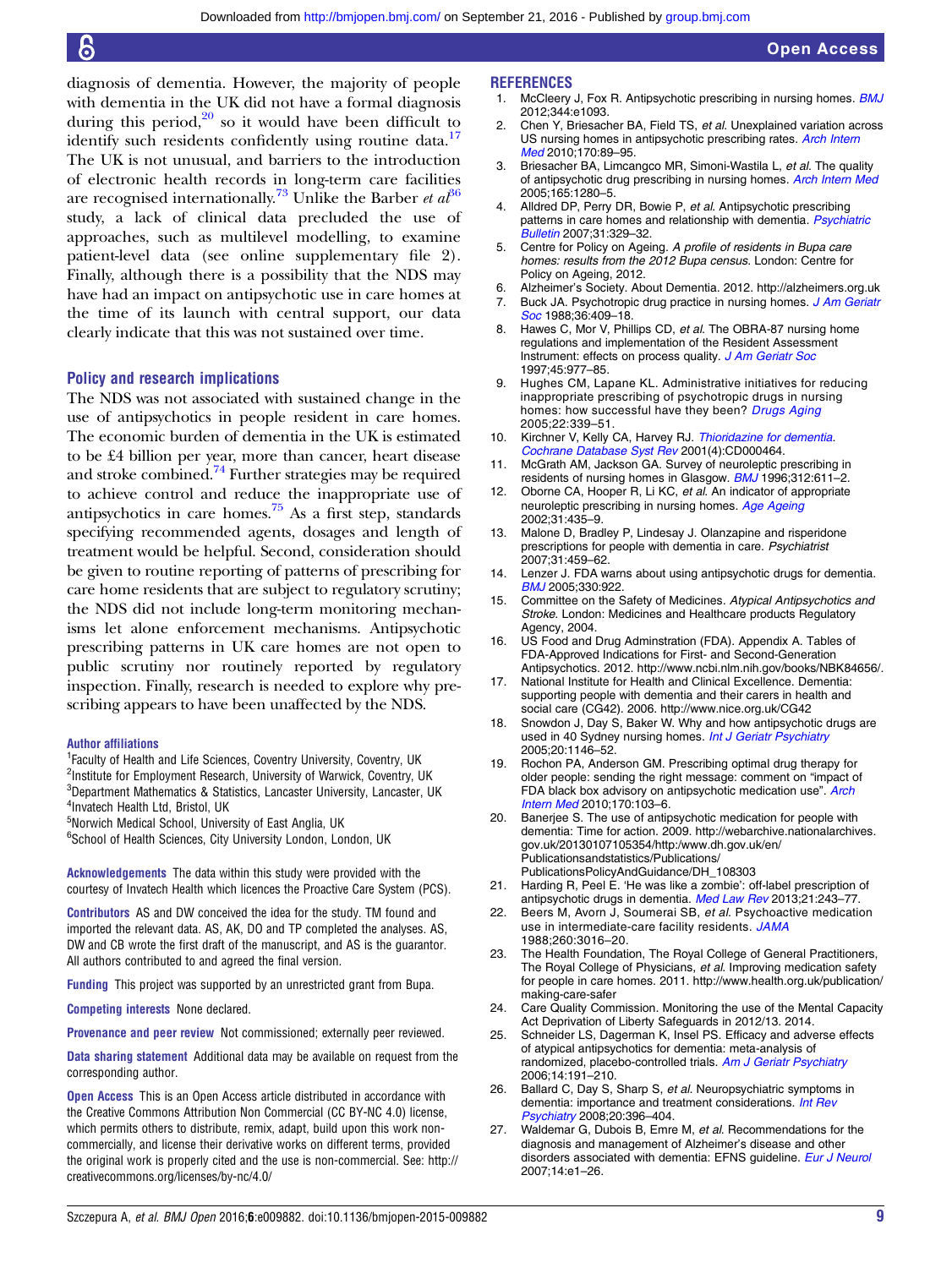- <span id="page-9-0"></span>28. Faculty of the Psychiatry of Old Age. Atypical Antipsychotics and BPSD: Prescribing guidelines for Old Age Psychiatrists. 2004. [http://](http://www.rcpsych.ac.uk/pdf/Atypicalguidance.pdf) [www.rcpsych.ac.uk/pdf/Atypicalguidance.pdf](http://www.rcpsych.ac.uk/pdf/Atypicalguidance.pdf)
- 29. Faculty of the Psychiatry of Old Age. Atypical Antipsychotics and Behavioural and Psychiatric Symptoms of Dementia: Prescribing Update for Old Age Psychiatrists. 2004. [http://www.rcpsych.ac.uk/](http://www.rcpsych.ac.uk/pdf/BPSD.pdf) [pdf/BPSD.pdf](http://www.rcpsych.ac.uk/pdf/BPSD.pdf)
- 30. Department of Health. Government Response to Professor Sube Banerjee's Report on The Prescribing of Anti-Psychotic Drugs to People with Dementia: 12 November 2009. [http://webarchive.](http://webarchive.nationalarchives.gov.uk/20130107105354/http://www.dh.gov.uk/prod_consum_dh/groups/dh_digitalassets/documents/digitalasset/dh_108363.pdf) [nationalarchives.gov.uk/20130107105354/http://www.dh.gov.uk/](http://webarchive.nationalarchives.gov.uk/20130107105354/http://www.dh.gov.uk/prod_consum_dh/groups/dh_digitalassets/documents/digitalasset/dh_108363.pdf) [prod\\_consum\\_dh/groups/dh\\_digitalassets/documents/digitalasset/](http://webarchive.nationalarchives.gov.uk/20130107105354/http://www.dh.gov.uk/prod_consum_dh/groups/dh_digitalassets/documents/digitalasset/dh_108363.pdf) [dh\\_108363.pdf](http://webarchive.nationalarchives.gov.uk/20130107105354/http://www.dh.gov.uk/prod_consum_dh/groups/dh_digitalassets/documents/digitalasset/dh_108363.pdf)
- 31. Department of Health. Living well with dementia: a national dementia strategy. London: Department of Health, 2009.
- 32. Care Quality Commission. The state of health care and adult social care in England. An overview of key themes in 2010/11. London: CQC, 2011.
- 33. Szczepura A, Nelson S, Wild D. Improving care in residential care homes: a literature review. Joseph Rowntree Foundation 2008. [https://www.jrf.org.uk/report/improving-care-residential-care-homes](https://www.jrf.org.uk/report/improving-care-residential-care-homes-literature-review)[literature-review](https://www.jrf.org.uk/report/improving-care-residential-care-homes-literature-review)
- 34. Department of Health. Building a safer NHS: improving medication safety. A report by the Chief Pharmaceutical Officer. London: Department of Health, 2003.
- 35. Szczepura A, Wild D, Nelson S. Medication administration errors for older people in long-term residential care. **[BMC Geriatr](http://dx.doi.org/10.1186/1471-2318-11-82)** 2011;11:82.
- 36. Barber ND, Alldred DP, Raynor DK, et al. Care homes' use of medicines study: prevalence, causes and potential harm of medication errors in care homes for older people. [Qual Saf Health](http://dx.doi.org/10.1136/qshc.2009.034231) [Care](http://dx.doi.org/10.1136/qshc.2009.034231) 2009;18:341–6.
- 37. Patterson SM, Hughes CM, Crealey G, et al. An evaluation of an adapted U.S. model of pharmaceutical care to improve psychoactive prescribing for nursing home residents in northern Ireland (Fleetwood Northern Ireland Study). [J Am Geriatr Soc](http://dx.doi.org/10.1111/j.1532-5415.2009.02617.x) 2010;58:44–53.
- 38. BNF. British National Formulary (BNF) 63 by Joint Formulary Committee (9 Mar 2012). 2012.<http://bnf.org/bnf/index.htm>
- 39. Haw C, Yorston G, Stubbs J. Guidelines on antipsychotics for dementia: are we losing our minds? Psychiatrist 2009;33:57–60.
- 40. Department for Communities and Local Government. The English Indices of Deprivation 2010. 2011. [http://www.communities.gov.uk/](http://www.communities.gov.uk/publications/corporate/statistics/indices2010) [publications/corporate/statistics/indices2010](http://www.communities.gov.uk/publications/corporate/statistics/indices2010)
- 41. Office for National Statistics. English Health Geography. 2015. [http://](http://www.ons.gov.uk/ons/guide-method/geography/beginner-s-guide/health/english-health-geography/index.html) [www.ons.gov.uk/ons/guide-method/geography/beginner-s-guide/](http://www.ons.gov.uk/ons/guide-method/geography/beginner-s-guide/health/english-health-geography/index.html) [health/english-health-geography/index.html](http://www.ons.gov.uk/ons/guide-method/geography/beginner-s-guide/health/english-health-geography/index.html)
- 42. Hospital and Community Health Services. HCHS Pay and price series 2010 – 2012. 2013.
- 43. Lopes RC, Reid I, Hobson PR. The two-dimensional Kolmogorov-Smirnov test. Amsterdam, The Netherland: XI International Workshop on Advanced Computing and Analysis Techniques in Physics Research, 2007.
- 44. Martinez C, Jones RW, Rietbrock S. Trends in the prevalence of antipsychotic drug use among patients with Alzheimer's disease and other dementias including those treated with antidementia drugs in the community in the UK: a cohort study. **[BMJ Open](http://dx.doi.org/10.1136/bmjopen-2012-002080) 2013**;3:pii: e002080.
- 45. Mukadam N, Livingston G, Rantell K, et al. Diagnostic rates and treatment of dementia before and after launch of a national dementia policy: an observational study using English national databases. **BMJ** Open 2014;4:e004119.
- 46. Hughes CM, Lapane KL, Mor V, et al. The impact of legislation on psychotropic drug use in nursing homes: a cross-national perspective. [J Am Geriatr Soc](http://dx.doi.org/10.1111/j.1532-5415.2000.tb06890.x) 2000;48:931-7.
- 47. Lindesay J, Matthews R, Jagger C. Factors associated with antipsychotic drug use in residential care: changes between 1990 and 1997. [Int J Geriatr Psychiatry](http://dx.doi.org/10.1002/gps.871) 2003;18:511-19.
- 48. Ballard C, Lana MM, Theodoulou M, et al. A randomised, blinded, placebo-controlled trial in dementia patients continuing or stopping neuroleptics (the DART-AD trial). [PLoS Med](http://dx.doi.org/10.1371/journal.pmed.0050076) 2008;5:e76.
- 49. Backhouse T, Killett A, Penhale B, et al. Behavioural and psychological symptoms of dementia and their management in care homes within the East of England: a postal survey. [Aging Ment](http://dx.doi.org/10.1080/13607863.2013.819834) [Health](http://dx.doi.org/10.1080/13607863.2013.819834) 2014;18:187–93.
- 50. Gambassi G, Landi F, Peng L, et al. Validity of diagnostic and drug data in standardized nursing home resident assessments: potential for geriatric pharmacoepidemiology. SAGE Study Group. Systematic Assessment of Geriatric drug use via Epidemiology. Med Care 1998;36:167–79.
- American Society of Consultant Pharmacists. Antipsychotic Medication Use in Nursing Facility Residents. Online Survey Certification and Reporting database, 2011.
- 52. Hagen B, Esther CA, Ikuta R, et al. Antipsychotic drug use in Canadian long-term care facilities: prevalence, and patterns following resident relocation. [Int Psychogeriatr](http://dx.doi.org/10.1017/S1041610205001730) 2005;17:179-93.
- 53. Alanen HM, Finne-Soveri H, Noro A, et al. Use of antipsychotic medications among elderly residents in long-term institutional care: a three-year follow-up. [Int J Geriatr Psychiatry](http://dx.doi.org/10.1002/gps.1462) 2006;21:288–95.
- 54. Hien le TT, Cumming RG, Cameron ID, et al. Atypical antipsychotic medications and risk of falls in residents of aged care facilities. [J Am](http://dx.doi.org/10.1111/j.1532-5415.2005.53403.x) [Geriatr Soc](http://dx.doi.org/10.1111/j.1532-5415.2005.53403.x) 2005;53:1290–5.
- 55. American Society of Consultant Pharmacists. Policy Statement: Use of Antipsychotic Medications in Nursing Facility Residents. 2012. [https://www.ascp.com/sites/default/files/ASCP-antipsychotics](https://www.ascp.com/sites/default/files/ASCP-antipsychotics-statement.pdf)[statement.pdf](https://www.ascp.com/sites/default/files/ASCP-antipsychotics-statement.pdf)
- 56. British Geriatrics Society Joint Working Party Inquiry. A Quest for Quality. An Inquiry into the Quality of Healthcare Support for Older People in Care Homes: A Call for Leadership, Partnership and Improvement. 2011. [http://www.bgs.org.uk/index.php?option=com\\_](http://www.bgs.org.uk/index.php?option=com_content&view=article&id=1487&Itemid=719) [content&view=article&id=1487&Itemid=719](http://www.bgs.org.uk/index.php?option=com_content&view=article&id=1487&Itemid=719)
- Black W, Almeida OP. A systematic review of the association between the behavioral and psychological symptoms of dementia and burden of care. *[Int Psychogeriatr](http://dx.doi.org/10.1017/S1041610204000468)* 2004:16:295-315.
- 58. Zuidema SU, de Jonghe JF, Verhey FR, et al. Psychotropic drug prescription in nursing home patients with dementia: influence of environmental correlates and staff distress on physicians' prescription behavior. *[Int Psychogeriatr](http://dx.doi.org/10.1017/S1041610211001438)* 2011;23:1632-9.
- 59. Bird M, Moniz-Cook E. Challenging behaviour in dementia; a psychosocial approach to intervention. In: Woods B, Clare L, eds. Handbook of the clinical psychology of ageing. Wiley, 2008:571–94.
- 60. Sørensen L, Foldspang A, Gulmann NC, et al. Determinants for the use of psychotropics among nursing home residents. [Int J Geriatr](http://dx.doi.org/10.1002/1099-1166(200102)16:2<147::AID-GPS286>3.0.CO;2-4) [Psychiatry](http://dx.doi.org/10.1002/1099-1166(200102)16:2<147::AID-GPS286>3.0.CO;2-4) 2001;16:147–54.
- 61. Wild D, Szczepura A, Nelson S. Residential care home workforce development: The rhetoric and reality of meeting older residents' future care needs. Joseph Rowntree Foundation 2010. [http://www.jrf.](http://www.jrf.org.uk/publications/care-workforce-development) [org.uk/publications/care-workforce-development.](http://www.jrf.org.uk/publications/care-workforce-development)
- 62. Rochon PA, Stukel TA, Bronskill SE, et al. Variation in nursing home antipsychotic prescribing rates. [Arch Intern Med](http://dx.doi.org/10.1001/archinte.167.7.676) 2007;167:676-83.
- 63. Svarstad BL, Mount JK, Bigelow W. Variations in the treatment culture of nursing homes and responses to regulations to reduce drug use. [Psychiatr Serv](http://dx.doi.org/10.1176/appi.ps.52.5.666) 2001;52:666-72.
- 64. Hughes CM, Donnelly A, Moyes SA, et al. "The way we do things around here": an international comparison of treatment culture in nursing homes. [J Am Med Dir Assoc](http://dx.doi.org/10.1016/j.jamda.2011.03.005) 2012;13:360–7.
- 65. Huybrechts KF, Rothman KJ, Brookhart MA, et al. Variation in antipsychotic treatment choice across US nursing homes. J Clin Psychopharmacol 2012;32:11–7.
- 66. Tjia J, Gurwitz JH, Briesacher BA. Challenge of changing nursing home prescribing culture. [Am J Geriatr Pharmacother](http://dx.doi.org/10.1016/j.amjopharm.2011.12.005) 2012;10:37–46.
- 67. Hughes CM, Lapane KL, Mor V. Influence of facility characteristics on use of antipsychotic medications in nursing homes. [Med Care](http://dx.doi.org/10.1097/00005650-200012000-00003) 2000;38:1164–73.
- 68. Szczepura A, Nelson S, Wild D. Models for providing improved care in residential care homes: a thematic literature review. JRF Findings. York: Joseph Rowntree Foundation, 2008.
- 69. Frank L, Kleinman L, Ciesla G, et al. The effect of risperidone on nursing burden associated with caring for patients with dementia. [J Am Geriatr Soc](http://dx.doi.org/10.1111/j.1532-5415.2004.52406.x) 2004;52:1449–55.
- 70. Banerjee S, Hellier J, Romeo R, et al. Study of the use of antidepressants for depression in dementia: the HTA-SADD trial--a multicentre, randomised, double-blind, placebo-controlled trial of the clinical effectiveness and cost-effectiveness of sertraline and mirtazapine. [Health Technol Assess](http://dx.doi.org/10.3310/hta17070) 2013;17:1–166.
- 71. Care Quality Commission. The essential standards. 2014. [http://](http://www.cqc.org.uk/content/regulations-service-providers-and-managers) [www.cqc.org.uk/content/regulations-service-providers-and-managers](http://www.cqc.org.uk/content/regulations-service-providers-and-managers)
- 72. Laing & Buisson. Calculating the cost of efficient care homes. York: Joseph Rowntree Foundation, 2008.
- 73. Kruse CS, Mileski M, Alaytsev V, et al. Adoption factors associated with electronic health record among long-term care facilities: a systematic review. **[BMJ open](http://dx.doi.org/10.1136/bmjopen-2014-006615) 2015**;5:e006615.
- 74. National Audit Office. Improving services and support for people with dementia. London: National Audit Office, 2007.
- 75. Department of Health. National service framework for older people. London: Department of Health, 2001.